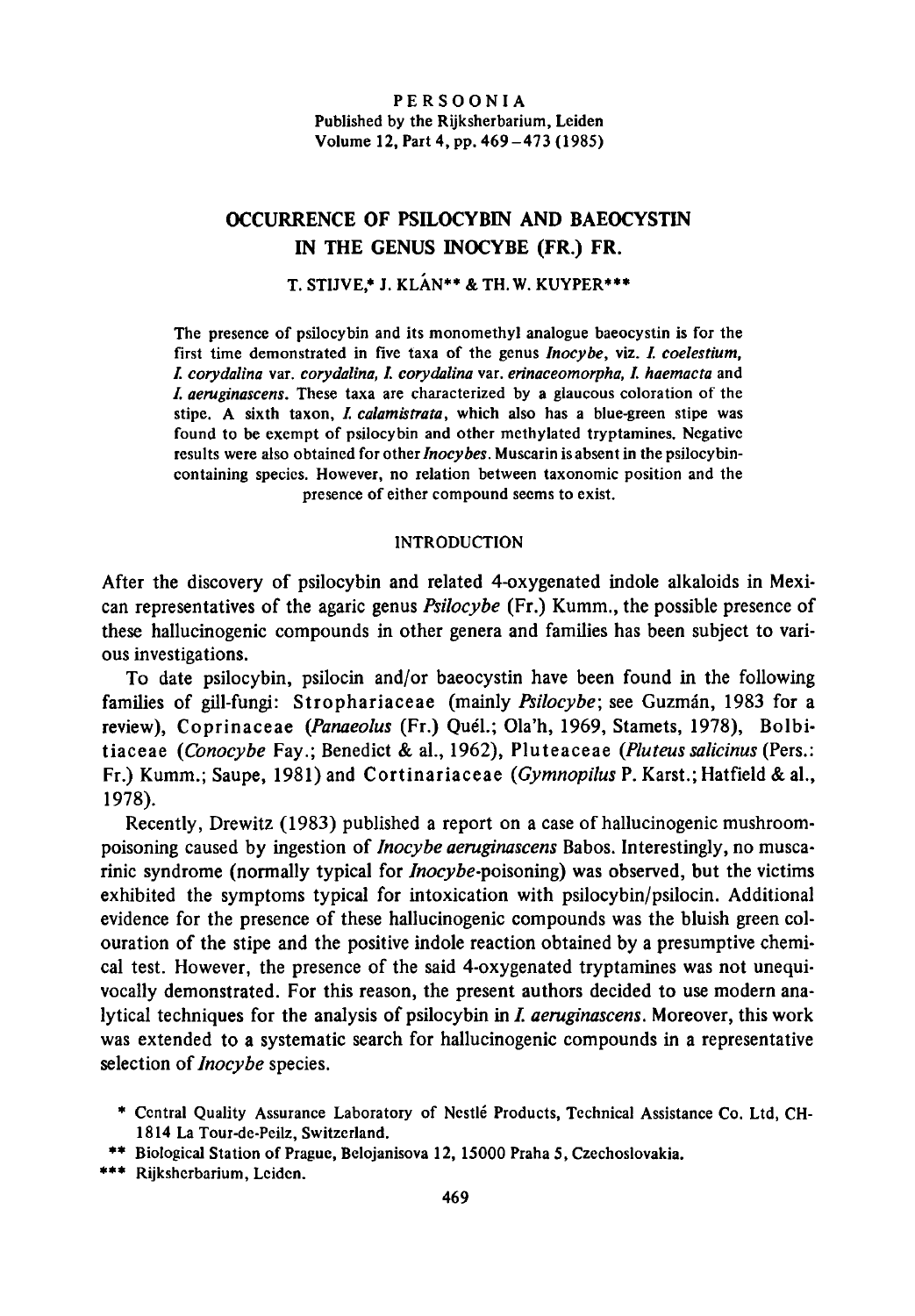#### MATERIALS AND METHODS

With very few exceptions specimens of the *Inocybe* species of interest were taken from herbarium-material available at the Rijksherbarium, Leiden, the Netherlands. These collections were made during the last three years and the species form <sup>a</sup> representative sample of the genus in western and central Europe (Table 1).

Possible present residual water was removed from the carpophores by freeze-drying. The material thus obtained was ground to fine powder and extraction of possible present tryptamin derivatives was performed by shaking 100—200 mg with 10 ml methanol overnight at room temperature. The extract was filtered over <sup>a</sup> small folded paper filter and concentrated to 2 ml by blowing with a stream of nitrogen.

All extracts were first analysed by thin-layer chromatography (TLC) for muscarin (Stijve, 1981) and for psilocybin and related tryptamines (Stijve & al., 1984). Quantitation was performed by comparing spot dimensions with those given by <sup>a</sup> suitable range of standards. Presence of muscarin was confirmed by derivatisation to acetyl muscarin and the resulting change in Rf-value (Eugster, 1956). Results obtained by TLC for psilocybin and its precursor were corroborated by subjecting the extracts to high performance liquid chromatography (HPLC) using <sup>a</sup> reversed phase Lichrosorb RP 18 column and <sup>a</sup> mobile phase consisting of <sup>15</sup> percent methanol and <sup>85</sup> percent aqueous phosphate citric acid buffer solution (Stijve & al., 1984). Detection was performed by ultra-violet absorption at 266 nm.

The reference compounds of most tryptamine derivatives were obtained from Serva Feinbiochemica GmbH and Co., D-6900 Heidelberg, GFR, whereas psilocin and psilocybin were <sup>a</sup> gift from Sandoz AG, Basle, Switzerland. Since baeocystin was not commercially available, an extract of Psilocybe semilanceata (Fr.) Kumm. containing a known concentration of this compound was co-chromatographed with each series of extracts to serve as <sup>a</sup> reference.

## RESULTS AND DISCUSSION

Psilocybin and its precursor baeocystin were found in the following species: I. aeruginascens, I. corydalina var. corydalina, I. corydalina var. erinaceomorpha<sup>1</sup> and I. coelestium<sup>1</sup> and *I. haemacta* (Table 1). Identity of both compounds was confirmed by TLC in three different systems and by HPLC. In the extract of  $I$ , haemacta the concentration was sufficiently high to permit additional confirmatory procedures as derivatisation to psilocin by treatment with lithium hydroxide (Stahl & Brombeer, 1978), or by measuring the ultraviolet spectrum which showed the maxima at 227, 267, 278 and <sup>291</sup> nm characteristic for psilocybin (Fiussello & Scurti, 1972).

The four psilocybin-containing species are all characterized by <sup>a</sup> glaucous discolouration at the lower half of the stipe, and often also at the centre of the pileus. This greenish-greyish colour is sometimes rather indistinct, but it may become more manifest on bruising and/or ageing. This phenomenon is reminiscent of the typical blue col-

<sup>&</sup>lt;sup>1</sup> See Kuyper on pp.  $479-482$  of this fascicle of Persoonia.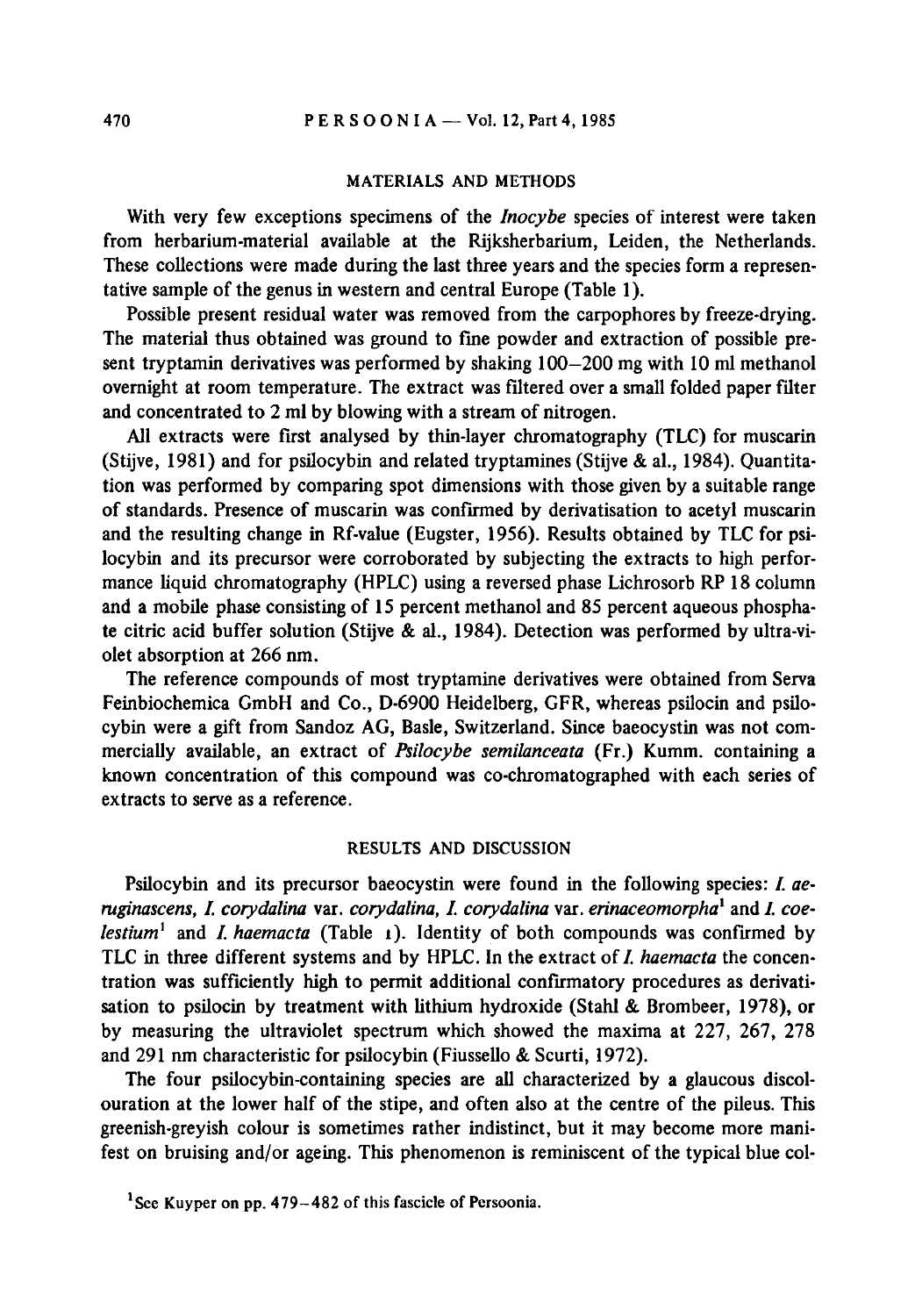ouration observed in many psilocybian mushrooms, which is caused by the stepwise oxidation of psilocybin to psilocin to <sup>a</sup> blue pigment (Chilton, 1978).

Inocybe calamistrata also has <sup>a</sup> blue-green stipe, but its colour does not change on bruising, and this species does indeed not contain any psilocybin.

In the psilocybin-positive *Inocybes* the hallucinogen was found to be accompanied by appreciable amounts of baeocystin. In one sample of *I. corydalina* var. *corydalina* the concentration of the latter compound even exceeds that of psilocybin. This phenomenon has not yet been observed in other psilocybin-containing fungi. However, the data reported in this paper concern mostly herbarium material and should, therefore, be interpreted with caution. It is well-known that psilocybin slowly disappears from exsiccates during conservation, especially if the latter are exposed to air. This can be concluded from <sup>a</sup> comparison between dried material of I. corydalina var. corydalina collected in 1982 which showed much higher concentrations of psilocybin and baeocystin than another collection of the same taxon gathered in 1977. Moreover, <sup>a</sup> fresh carpophore of I. aeruginascens picked in 1984 in the Rhone valley was also found to contain significantly more of the two psychotropic compounds than the two year old herbarium collection. For the moment, no definite conclusions can be drawn about the biochemical pathway of the synthesis of psilocybin in *Inocybe*. However, the presence of relatively high concentrations of baeocystin suggests that phosphorylation preceded methylation, just as is the case in  $P<sub>s</sub>$  in  $C<sub>s</sub>$  is emilanceata, implying the following reactions (Repke & Leslie, 1977;Stijve, 1983):

tryptophan  $\rightarrow$  tryptamin  $\rightarrow$  4-hydroxytryptamin  $\rightarrow$  norbaeocystin  $\rightarrow$  baeocystin  $\rightarrow$ psilocybin.

Making allowance for appreciable decrease during storage in the herbarium, it can be concluded that the psilocybin content of these Inocybe species is sufficiently high to include them in the rapidly growing list of European psychotropic fungi.

Since the occurrence of hallucinogenic compounds in certain mushrooms generally invites their recreational use, it is interesting to note that the psilocybin containing Inocybes were found to be exempt of muscarin, the toxic principle of many species of the genus. Unlike psilocybin, muscarin does hardly degrade during storage, and the levels listed in Table 1 for such species as *I. griseolilacina, I. napipes* and *I. trechispora* are in agreement with those reported in literature(Malone et al., 1962). The absence of muscarin also confirms Drewitz's (1983) observations on the behaviour of poisoned patients after their consumption of  $I$ . aeruginascens.<sup>1</sup>

The occurrence of psilocybin in the genus *Inocybe* seems to be restricted to only two sections, viz. Lactiferae Heim and Fibrillosae Heim. Moreover, only some species within these sections are psilocybin-positive, whereas others are not. The presence of psilocybin in the said *Inocybe* species has therefore no chemotaxonomic relevance.

<sup>&</sup>lt;sup>1</sup>Absence of muscarin in *I. corydalina var. corydalina, I. haemacta* and *I. calamistrata* was also demonstrated in vivo with rats (after Malone & al., 1962).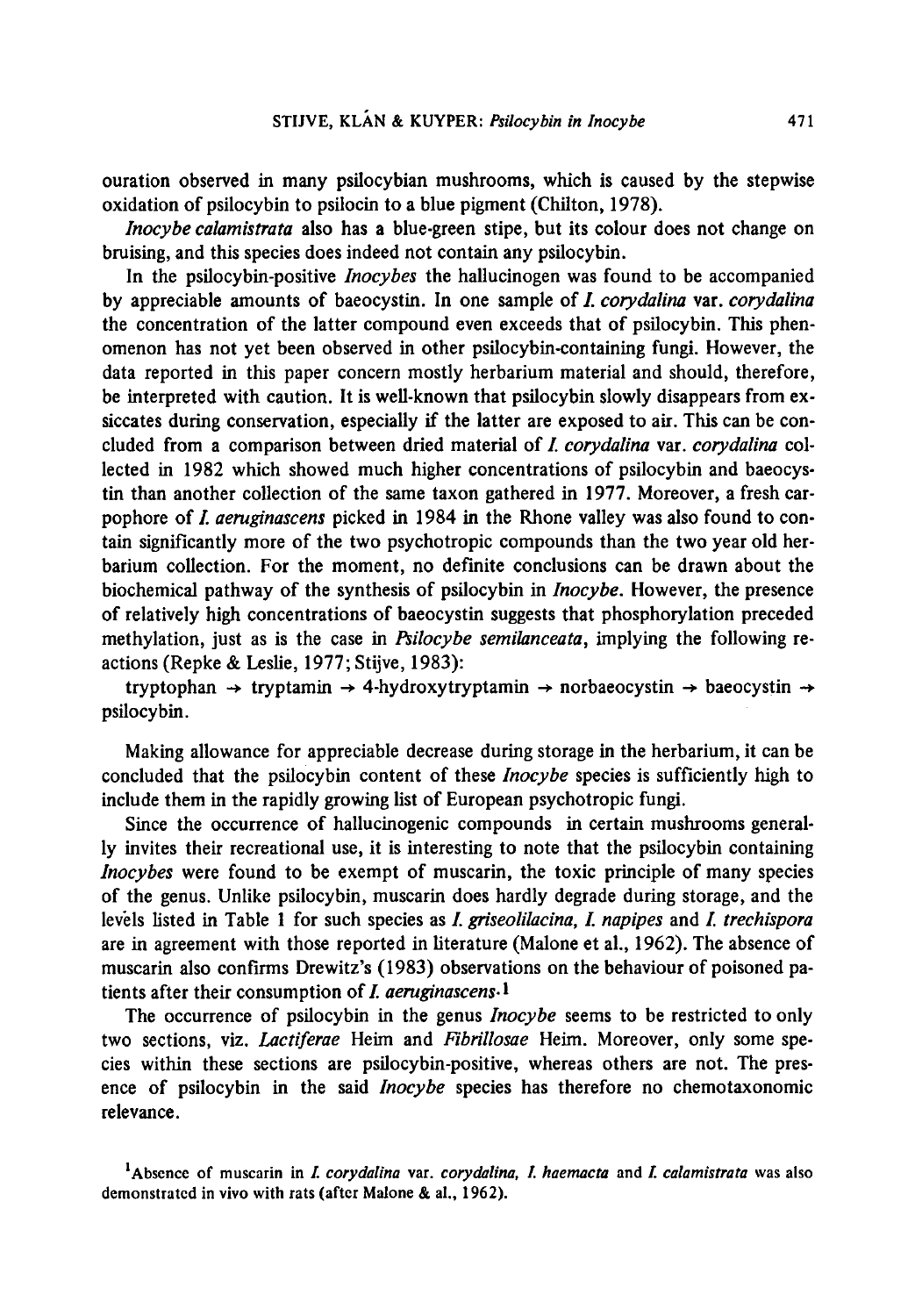The absence of muscarin in psilocybin-containing species of *Inocybe* is interesting, but can hardly be considered characteristic, since many *Inocybes* do not contain detectable levels of either compound.

| Table 1. Concentrations of muscarin, psilocybin, psilocin and related compounds in selected <i>Inocybe</i> |  |  |
|------------------------------------------------------------------------------------------------------------|--|--|
| species.                                                                                                   |  |  |

| <b>Species</b>                                         | Provenance | Year | Muscarin<br>BR. | Psilocybin<br>P8 | Baeocystin<br>P8 | Psilocin<br>9s |
|--------------------------------------------------------|------------|------|-----------------|------------------|------------------|----------------|
| I. terrigena (Fr.) Kuyp.                               | I          | 1982 |                 |                  |                  |                |
| I. calamistrata (Fr.: Fr.) Gill.                       | NL         | 1979 |                 |                  |                  |                |
| I. bongardii (Weinm.) Quél.                            | D          | 1980 |                 |                  |                  |                |
| I. cervicolor (Pers.) Quél.                            | D          | 1980 |                 |                  |                  |                |
| ditto                                                  | A          | 1982 |                 |                  |                  |                |
| I. adaequata (Britz.) Sacc.                            | <b>NL</b>  | 1982 |                 |                  |                  |                |
| I. haemacta (B. & Cooke) Sacc.                         | A          | 1982 |                 | 0.17             | 0.034            | 0.02           |
| I. corydalina Quél. var. corydalina                    | F          | 1977 |                 | 0.011            | 0.007            |                |
| ditto var. corydalina                                  | A          | 1982 |                 | 0.032            | 0.092            |                |
| ditto var. erinaceomorpha<br>(Stangl & Veselský) Kuyp. | D          | 1982 |                 | 0.1              | 0.04             |                |
| I. coelestium Kuyp.                                    | D          | 1982 |                 | 0.035            | 0.025            |                |
| I. incarnata Bres.                                     | D          | 1982 |                 |                  |                  |                |
| I. appendiculata Kühner                                | D          | 1982 |                 |                  |                  |                |
| I. pudica Kühner                                       | A          | 1982 | 0.027           |                  |                  |                |
| I. aeruginascens Babos                                 | <b>NL</b>  | 1980 |                 | 0.085            | 0.02             |                |
| ditto                                                  | <b>CH</b>  | 1984 |                 | 0.28             | 0.08             | 0.008          |
| <i>I. flocculosa</i> (Berk. $\rightarrow$ ) Sacc.      | <b>NL</b>  | 1982 | 0.19            |                  |                  |                |
| I. griseolilacina J. Lange                             | <b>NL</b>  | 1982 | 0.063           |                  |                  |                |
| I. napipes J. Lange                                    | <b>NL</b>  | 1982 | 0.55            |                  |                  |                |
| I. trechispora (Berk.) P. Karst                        | <b>NL</b>  | 1982 | 0.25            |                  |                  |                |

A = Austria; CH = Switzerland; D = Federal Republic of Germany; F = France; I = Italy; NL = Netherlands;  $-$  = below detection limit, i.e. less than  $0.005$ %.